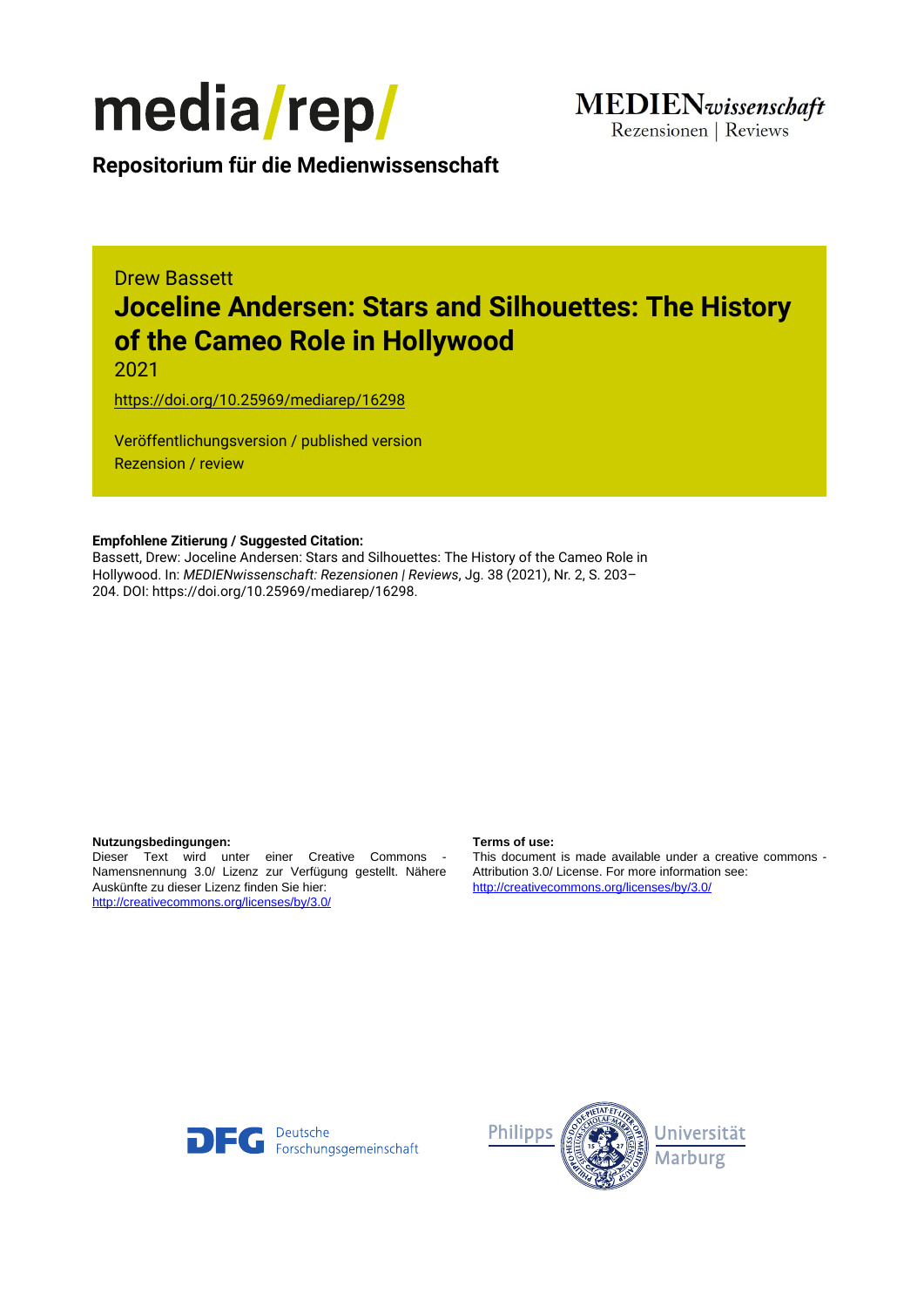## **Joceline Andersen: Stars and Silhouettes: The History of the Cameo Role in Hollywood**

Detroit: Wayne State University Press, 2020, 291 S., ISBN 9780814346914, USD 34,99

The ability to recognise cameos no matter how brief or obscure is one of the main currencies of fandom. What Andersen does excellently in this wellresearched and informative book is chart how film studios,  $TV$  channels and film stars have harnessed the cameo in different ways over the years to engage and enthuse the consumers of their products.

"Cameos create a space in a movie, a break in the narrative, that is filled with the audience's extra-textual knowledge" (p.2) creating a moment of documentary space, but it is up to the viewer to recognise it. The cameo exists at the intersection of celebrity culture and participative audience practices (p.5). Whether a celebrity is playing themself, or a role they are known for, or a nonactor appearing as a celebrated figure in the real world, "recognition and brevity are the clearest criteria for identifying a cameo" (p.5). Hence, most cameos are celebrity cameos from which audiences feel they can glean information about the person behind a star persona.

Andersen then illustrates the historical changes and different uses of the cameo appearance in film and tv. In the early days of Hollywood, for example, actors weren't even identified. They were known by their roles or associated with the studio they worked for. In the 1920s, as fan interest in the actors

increased and actors became famous, 'stars' became the most visible aspect of the marketing of films. These cameos were first used to illustrate who the studio owned, but as studios lost control of their stars, it was a way for actors to assert their independence by choosing in which cameos they participated. And "not only current stars were used in marketing, nostalgic cameos engineered for recognition became more and more popular"(p.64).

By the 1930s, audiences through fan magazines had become informed about the workings of the studio system and were slowly becoming sceptical about the use of cameos. Additionally, Hollywood was going through a period of transition with respect to its relationship with its stars. Many stars were working in non-exclusive contracts, and in the 1940s were setting up their own production companies and were less amenable to being used in movies other than their own.

Because of the narrative disruption a cameo can bring, its natural home is in comedy. Bob Hope and Bing Crosby in the 1940s and 50s and *The Rat Pack* (Frank Sinatra, Dean Martin, Sammy Davis Jr.) in the 1960s established and sustained themselves by repeated self-referential cameos in each other's productions. The fourth wall was often broken and the stars